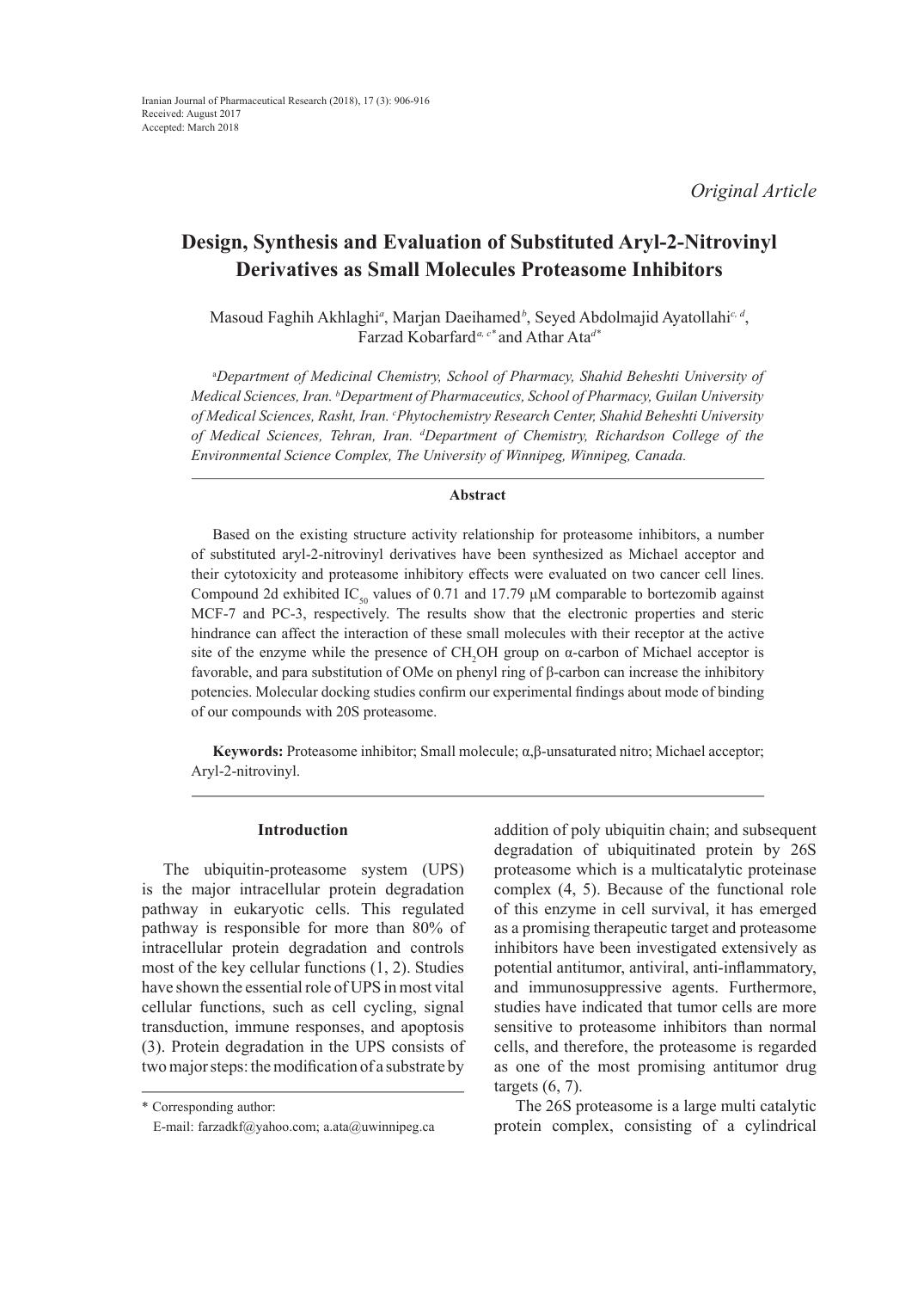20S proteolytic core and two 19S regulatory particles. The 20S core which is responsible for protein degradation comprises of 2 pairs of 14 different subunits and the active sites of the 20S proteasome are located on the β1,

β2, and β5 subunits, with caspase-like (C-L), trypsin-like (T-L), and chymotrypsin-like (ChT-L) activities, respectively (3). In all three β-subunits the cleavage of peptide bonds occurs through a mechanism in which the hydroxyl group of N-terminal catalytic threonine residue (Thr1) serves as the nucleophile (2).

The high rate of protein production in cancer cells and the need for proteasome function in these cells for keeping up the cancer cell survival and proliferation, makes the proteasome pathway a validated target for cancer therapy. After the FDA approval of bortezomib, as a clinically effective reversible inhibitor of the β5 subunit, various proteasome inhibitors have been studied to combat the existing limitations. However, investigations for safer and less toxic alternatives with better pharmacokinetic properties are proceeding (8). Most proteasome inhibitors are composed of a short peptide backbone with an electrophilic trap to capture the hydroxyl group of the N-terminal threonine active site (9). However, these peptide-based drugs are susceptible to degradation and pose short *in-vivo* half-life. As peptide-based drugs suffer from some other limitations like chemical instability, immunogenicity and poor membrane permeability, efforts have been made to develop non-peptide synthetic proteasome inhibitors in the recent years (10).

The majority of proteasome inhibitors bear an electrophilic trap like epoxyketone, boronic acid, and aldehyde functional groups in their structures (11). In 1997 Bogyo *et al.* (12) introduced a new class of proteasome inhibitors with vinyl sulfone structure acting as a Michael acceptor pharmacophore. Furthermore, Overkleeft *et al.* (13) proposed various Michael acceptor containing peptide-based structures as proteasome inhibitors. On the other hand, studies of Baldisserotto *et al.* (14) showed that compounds bearing α,β-dehydro-phenylalanine are good substrates for Michael addition for catalytic threonine. In sight of these facts and aiming to find non-peptide small molecules, we have considered the synthesis and evaluation of proteasome inhibitory activity of small molecules bearing an α, β-unsaturated nitro functional group as a Michael acceptor in their structure. In this study, a series of substituted aryl-2-nitrovinyl derivatives were designed and synthesized. Docking studies were conducted for the synthesized compounds and the biological activities were also evaluated and compared to a known proteasome inhibitor, bortezomib.

#### **Experimental**

### *General methods*

All the chemicals and solvents were purchased from Merck (Darmstadt, Germany). The melting points of the compounds were measured on 9100 Electrothermal melting point apparatus. Elemental analyses were performed by a Costech ECS 4010 CHNS analyzer. The 1 H-NMR spectra were recorded on a 400 MHz Bruker spectrometer. IR spectra were recorded on Perkin Elmer IR spectrophotometer as potassium bromide discs. GC–MS analysis were carried out by using a 7000 Agilent triple Quadrupole MS system coupled with a 7890A GC, equipped with a split/splitless injection port, an autosampler model Agilent 7693, and electronic ionization. A HP-5MS 5% Phenyl Methyl Silox, Agilent 19091s-433 capillary column was used (30 m  $\times$  0.25 mm I.D. and 0.25 μm film thickness). Helium gas with a purity of 99.99% and a flow rate of 1 mL/min was used as the carrier gas.

# *General procedure for the synthesis of parasubstituted nitrostyrene (1a-e)*

Nitromethane (0.1 moles) and the appropriate aldehyde (0.1 moles) were dissolved in 20 mL of methanol in a beaker that was kept cool by a mixture of ice and salt. A cold solution of sodium hydroxide (10 mL, 0.2 M) was added from an addition funnel to the stirring solution of nitromethane and benzaldehyde at a rate that the temperature was kept below 15 °C. A precipitate was formed and got thick during the addition of sodium hydroxide solution. After fifteen minutes remaining in the lab, about 60 mL of ice water was added to the mixture and the pasty mass was converted to a clear solution.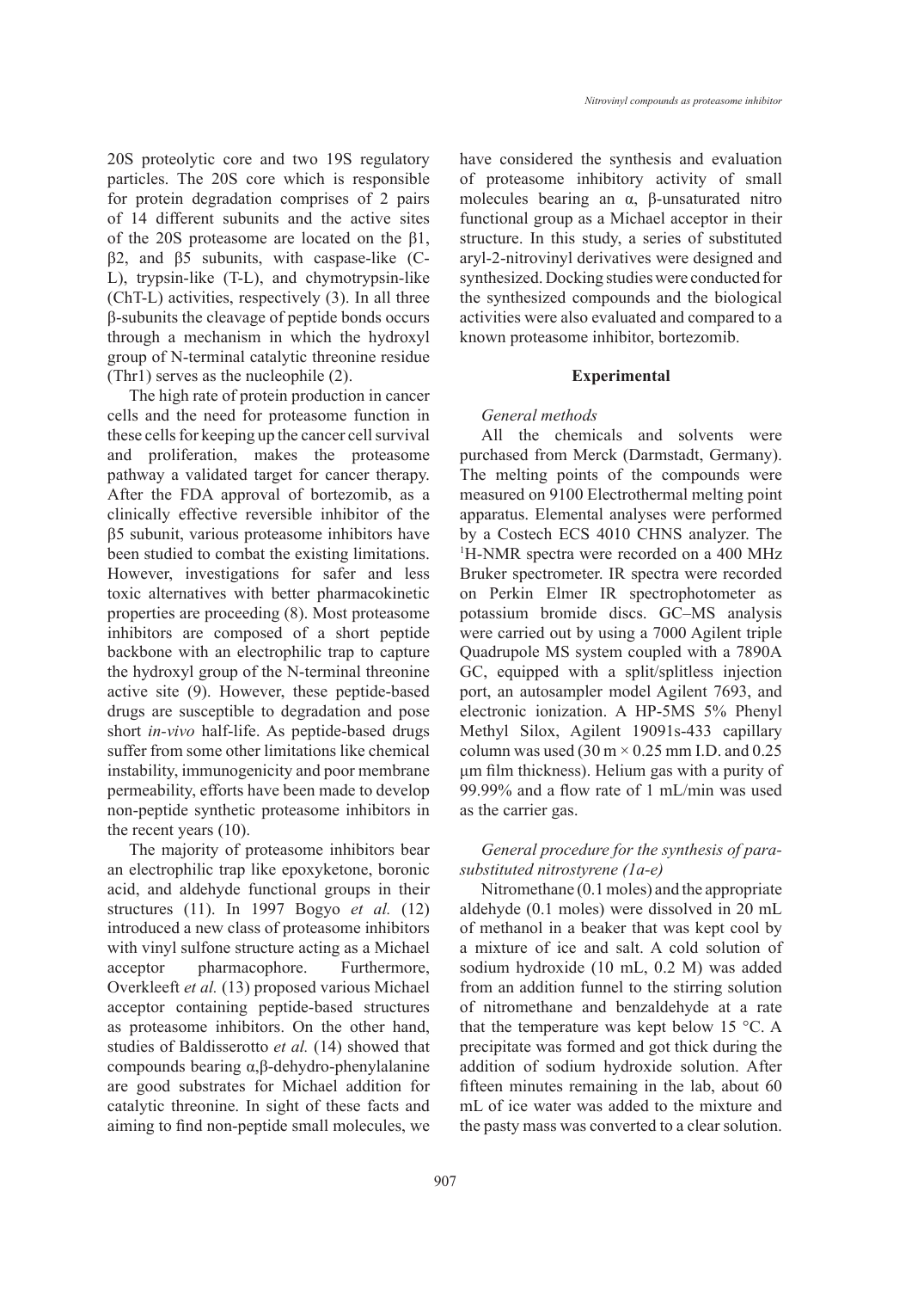The reaction mixture was added dropwise to a solution of HCl (20 mL of concentrated HCl diluted to 50 mL with water). A solid crystalline mass was formed and separated by decantation. The residue was filtered and washed with water and recrystallized from ethanol (15).

(2-nitrovinyl)benzene (1a): Yellow solid. Yield: 83%. mp 57-58 °C. IR (KBr): 1635, 1523, 1348, 973, 778. GC-MS (m/z): 149.1  $[M]^{\dagger}$ . <sup>1</sup>H-NMR (400 MHz, CDCl<sub>3</sub>): 7.43-7.56  $(5H, m, CH_{ph}), 7.59$  (1H; d, J = 13.7 Hz; =CH<sub>a</sub>), 8.01 (1H; d, J = 13.7 Hz; =CH<sub>β</sub>). Anal. Calcd. For  $C_8H_7NO_2$  (149.15): C, 64.42; H, 4.73; N, 9.39; O, 21.45. Found: C, 64.37; H, 4.69; N, 9.41; O, 21.38.

1-chloro-4-(2-nitrovinyl)benzene (1b): Crystalline (needle shape), light yellowish solid. Yield: 46%. mp 111-113 °C. IR (KBr): 1627, 1587, 1525, 1343, 979. GC-MS (*m/z*): 183.0 [M]<sup>+</sup>. <sup>1</sup>H-NMR (400 MHz, CDCl<sub>3</sub>): 7.44  $(2H; d, J = 8.6 Hz; CH<sub>Ar-O-Cl</sub>)$ , 7.49 (2H; d, J = 8.6) Hz; CH<sub>Ar-m-Cl</sub>), 7.56 (1H; d, J = 13.7 Hz; =CH<sub>a</sub>), 7.96 (1H; d, J = 13.7 Hz; =CH<sub>β</sub>). Anal. Calcd. For  $C_8H_6CINO_2$  (183.59): C, 52.34; H, 3.29; Cl, 19.31; N, 7.63; O, 17.43. Found: C, 52.32; H, 3.30; Cl, 19.30; N, 7.63; O, 17.41.

1-methyl-4-(2-nitrovinyl)benzene (1c): Yellow solid. Yield: 57%. mp 105-106 °C; IR (KBr): 1628, 1514, 1345, 967, 815. GC-MS (m/z): 163.1 [M]<sup>+</sup>. <sup>1</sup>H-NMR (400 MHz, CDCl<sub>3</sub>): 2.41 (3H, s, Me), 7.26 (2H; d, J = 8Hz; CH<sub>Ar-o-</sub>  $_{\text{Me}}$ ), 7.45 (2H; d, J = 8Hz; CH<sub>Ar-m-Me</sub>), 7.57 (1H; d, J = 13.6 Hz; =CH<sub>a</sub>), 7.99 (1H; d, J = 13.6 Hz; =CH<sub>β</sub>). Anal. Calcd. For  $C_9H_9NO_2 (163.17)$ : C, 66.25; H, 5.56; N, 8.58; O, 19.61. Found: C, 66.22; H, 5.57; N, 8.56; O, 19.60.

1-methoxy-4-(2-nitrovinyl) benzene (1d): Crystalline (needle shape) yellow solid. Yield: 96%. mp 84-86 °C; IR (KBr): 1624, 1509, 1419, 1324, 973. GC-MS (m/z): 179.1 [M]<sup>+</sup>. <sup>1</sup>H-NMR  $(400 \text{ MHz}, \text{CDCl}_3)$ : 3.87 (3H, s, OMe), 6.95 (2H; d, J = 8.8 Hz; CH<sub>Ar-o-OMe</sub>), 7.49-7.54 (3H, m, CH<sub>Ar-m-OMe</sub> and =CH<sub>a</sub>), 7.97 (1H; d, J = 13.6 Hz; =CH<sub>β</sub>). Anal. Calcd. For  $C_9H_9NO_3 (179.17)$ : C, 60.33; H, 5.06; N, 7.82; O, 26.79. Found: C, 60.31; H, 5.08; N, 7.80; O, 26.79.

N, N-dimethyl-4-(2-nitrovinyl)benzenamine (1e): Red solid. Yield: 30%. mp 182-184 °C; IR (KBr): 1668, 1547, 1493, 1339, 981. GC-MS (m/z): 192.1 [M]<sup>+</sup>. <sup>1</sup>H-NMR (400 MHz, CDCl<sub>3</sub>): 3.08 (6H, s, CH<sub>N(Me)2</sub>), 6.9 (2H; d, J = 8.9 Hz; CH<sub>Ar-o-N(Me)</sub><sup>2</sup>), 7.43 (2H; d, J = 8.9 Hz;  $CH_{Ar-m-N(Me)2}$ , 7.50 (1H, d, J = 13.4 Hz; =CH<sub>a</sub>), 7.97 (1H, d, J = 13.4 Hz; =CH<sub>β</sub>). Anal. Calcd. For  $C_{10}H_{12}N_2O_2$  (192.21): C, 62.49; H, 6.29; N, 14.57; O, 16.65. Found: C, 62.48; H, 6.29; N, 14.55; O, 16.66.

*General procedure for the synthesis of 2-nitro-3-arylprop-2-en-1-ol (2a-d)*

To a stirred solution of substituted nitrostyrene (10 mmol) in THF (25 mL) at room temperature, imidazole (1 equivalent) and anthranilic acid (10 mol%) were added. Aqueous solution of formaldehyde (37%, 25 mL) was then added and the mixture was stirred at room temperature overnight. After completion of the reaction (monitored by TLC), the mixture was acidified with 5 M HCl (20 mL) and the aqueous layer was extracted with EtOAc  $(3 \times$ 25 mL). The organic layers were washed with brine (50 mL), dried with anhydrous  $\text{Na}_2\text{SO}_4$ , and concentrated .The residue was purified by column chromatography (silica gel, EtOAc– hexanes, 0–30%, gradient elution) to obtain pure product (16).

2-Nitro-3-phenylprop-2-en-1-ol (2a): Yellow oil. Yield: 53%. IR (neat): 3437, 1658, 1531, 1238, 1027, 783. GC-MS (m/z): 179.1  $[M]^{\dagger}$ . <sup>1</sup>H-NMR (400 MHz, CDCl<sub>3</sub>): 2.67 (1H, s, br), 4.72 (2H, s, CH<sub>2</sub>), 7.48-7.58 (5H, m, CH<sub>Ph</sub>), 8.22 (1H, s, =CH). Anal. Calcd. For  $C_9H_9NO_3$ (179.17): C, 60.33; H, 5.06; N, 7.82; O, 26.79. Found: C, 60.35; H, 5.06; N, 7.79; O, 26.80.

2-Nitro-3-(4-chlorophenyl)prop-2-en-1-ol (2b): Pale yellow oil. Yield: 32%. IR (neat): 3441, 1636, 1506, 1453, 1091, 841. GC-MS  $(m/z)$ : 213.0 [M]<sup>+</sup>. <sup>1</sup>H-NMR (400 MHz, CDCl<sub>3</sub>): 2.66 (1H, s, br), 4.67 (2H, s, CH<sub>2</sub>), 7.46 (2H; d, J = 8 Hz; CH<sub>Ar-o-Cl</sub>), 7.52 (2H; d, J = 8 Hz;  $CH_{\text{Ar-m-Cl}}$ , 8.16 (1H, s, =CH). Anal. Calcd. For  $C_9H_8CINO_3$  (213.62): C, 50.60; H, 3.77; Cl, 16.60; N, 6.56; O, 22.47. Found: C, 50.59; H, 3.78; Cl, 16.62; N, 6.54; O, 22.46.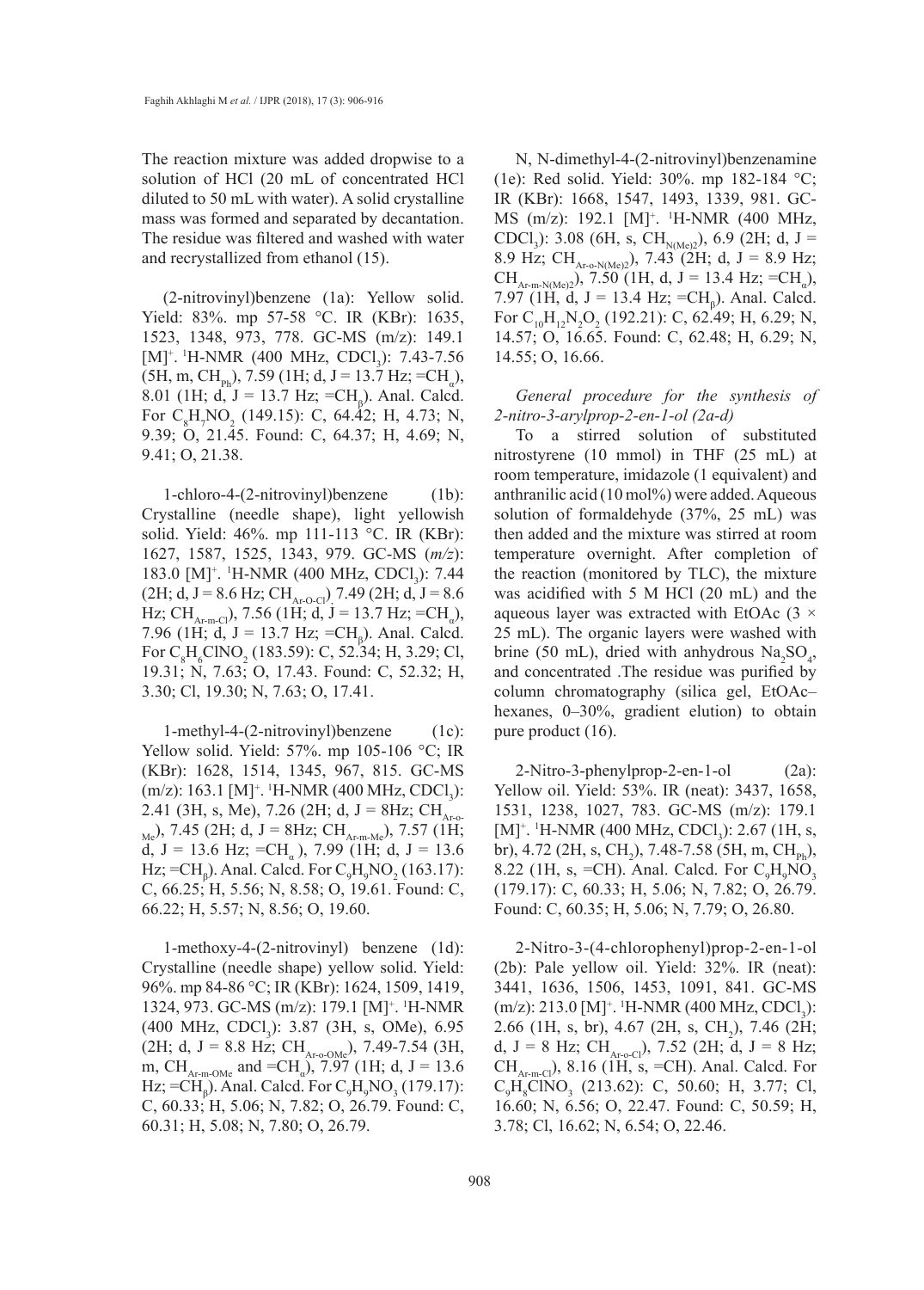$2-Nitro-3-(4-tolyl)prop-2-en-1-o$  (2c): Yellow solid. Yield: 38%. mp 52–54 °C. IR (KBr): 3444, 1660, 1539, 1342, 1030, 833. GC-MS (m/z): 193.1 [M]<sup>+</sup>. <sup>1</sup>H-NMR (400 MHz, CDCl<sub>3</sub>): 2.42 (3H, s, Me), 2.67 (1H, s, br), 4.71 (2H; s, CH<sub>2</sub>), 7.29 (2H; d, J = 8 Hz; CH<sub>Ar-o-Me</sub>), 7.47 (2H;  $\bar{d}$ , J = 8 Hz; CH<sub>Ar-m-Me</sub>), 8.19 (1H, s,  $=CH$ ). Anal. Calcd. For  $C_{10}H_{11}NO_3$  (193.2): C, 62.17; H, 5.74; N, 7.25; O, 24.84. Found: C, 62.15; H, 5.74; N, 7.23; O, 24.85.

2-Nitro-3-(4-methoxyphenyl)prop-2-en-1-ol (2d): Yellow solid. Yield: 54%. mp 71–73 °C. IR (KBr): 3424, 1636, 1512, 1382, 1024, 831.  $GC\text{-}MS$  (m/z): 209.1 [M]<sup>+</sup>. <sup>1</sup>H-NMR (400 MHz, CDCl<sub>3</sub>): 2.62 (1H, s, br), 3.48 (3H, s, OMe), 4.73  $(2H, s, CH<sub>2</sub>), 6.99 (2H; d, J = 8 Hz; CH<sub>Ar-o-OMe</sub>),$ 7.50 (2H; d, J = 8 Hz;  $CH_{Ar-m-OMe}$ ), 8.19 (1H, s,  $=$ CH). Anal. Calcd. For  $C_{10}H_{11}NO_4$  (209.2): C, 57.41; H, 5.30; N, 6.70; O, 30.59. Found: C, 57.43; H, 5.31; N, 6.69; O, 30.60.

# *Synthesis of (2-nitroethyl)benzene (3)*

To the stirred mixture of nitrostyrene (1a, 10 mmol), silica gel (20 g, column chromatography grade), 2-propanol (30 mL), and chloroform  $(160 \text{ mL})$  was added NaBH<sub>4</sub> (40 mmol) in small portions over a period of 15 min at room temperature. The mixture was stirred for additional 15 min until the yellow color was completely disappeared. Excess  $N$ a $BH$ <sub>4</sub> was decomposed by addition of diluted HCl (0.1 N) and the mixture was filtered and washed with  $CH_2Cl_2$ . The combined filtrate was washed with brine, dried  $(Na_2SO_4)$  and then evaporated to give (2-nitroethyl)benzene as a clear oil (17).

IR (neat): 3063, 3031, 1608, 1555, 1380, 752. <sup>1</sup>H-NMR (400 MHz, CDCl<sub>3</sub>): 5.44 (2H, s,  $CH_2$ ), 7.45-7.50 (5H, m,  $CH_{\text{Ph}}$ ). Anal. Calcd. For  $C_gH_9NO_2$  (151.16): C, 63.56; H, 6.00; N, 9.27; O, 21.17. Found: C, 63.55; H, 6.02; N, 9.26; O, 21.14.

*General procedure for the synthesis of aryl-2-nitroallylbenzene (4a-4e)*

A mixture of (2-nitroethyl)benzene (15 mmol), dimethylamine hydrochloride (30 mmol), potassium fluoride (2.25 mmol) and appropriate aldehyde (15 mmol) in toluene (20 mL) was refluxed with a Dean–Stark trap for 24 h. The reaction mixture was then diluted with toluene (100 mL) and washed with  $10\%$ HCl solution  $(3 \times 30 \text{ mL})$ . The organic phase was dried over anhydrous  $\text{Na}_2\text{SO}_4$  and solvent evaporated *in-vacuo*. The product was purified by recrystallization in a mixture of EtOAc/ hexane or column chromatography over silica gel (EtOAc/hexane, 7/3) (18).

3-(phenyl)-2-nitroallylbenzene (4a): Yellow oil. Yield: 67%. IR (neat): 1649, 1533, 1392, 1331, 779. GC-MS (m/z): 239.1 [M]+ . 1 H-NMR  $(400 \text{ MHz}, \text{CDCl}_3)$ : 4.27 (2H, s, CH<sub>2</sub>), 7.21-7.27 (5H, m, CH<sub>benzyl ring</sub>), 7.42-7.47 (5H, m, CH<sub>Ph</sub>), 8.31 (1H, s, =CH). Anal. Calcd. For  $C_{15}H_{13}NO_2$ (239.27): C, 75.30; H, 5.48; N, 5.85; O, 13.37. Found: C, 75.28; H, 5.49; N, 5.83; O, 13.35.

3-(4-chlorophenyl)-2-nitroallylbenzene (4b): Light brown solid. Yield: 78%. mp 98–100 °C. IR (KBr): 1651, 1520, 1325, 1021, 877. GC-MS  $(m/z)$ : 273.1 [M]<sup>+</sup>. <sup>1</sup>H-NMR (400 MHz, CDCl<sub>3</sub>): 4.22 (2H, s, CH<sub>2</sub>), 7.14 (2H; d, J = 8.4 Hz; CH<sub>Ar</sub>  $_{o-Cl}$ ), 7.29 (2H; d, J = 8.4 Hz; CH<sub>Ar-m-Cl</sub>), 7.42-7.44  $(5H, m, CH_{ph}), 8.31$  (1H, s, =CH). Anal. Calcd. For  $C_{15}H_{12}CINO_2$  (273.71): C, 65.82; H, 4.42; Cl, 12.95; N, 5.12; O, 11.69. Found: C, 65.80; H, 4.40; Cl, 12.94; N, 5.14; O, 11.70.

3-(4-methylphenyl)-2-nitroallylbenzene (4c): Yellow-green solid. Yield: 73%. mp 105–107 °C. IR (KBr): 1665, 1520, 1393, 1329, 782. GC-MS  $(m/z)$ : 253.1 [M]<sup>+</sup>. <sup>1</sup>H-NMR (400 MHz, CDCl<sub>3</sub>): 2.32 (3H, s, Me), 4.22 (2H, s, CH<sub>2</sub>), 7.09-7.14 (4H, m, CH<sub>Ar-o-Me</sub> and CH<sub>Ar-m-Me</sub>), 7.40-7.46 (5H, m,  $CH_{\text{ph}}$ ), 8.28 (1H, s, =CH). Anal. Calcd. For  $C_{16}H_{15}NO_2$  (253.3): C, 75.87; H, 5.97; N, 5.53; O, 12.63. Found: C, 75.88; H, 5.96; N, 5.53; O, 12.61.

3-(4-methoxyphenyl)-2-nitroallylbenzene (4d): Yellow solid. Yield: 57%. mp 53–56 °C. IR (KBr): 1661, 1523, 1342, 1303, 878. GC-MS  $(m/z)$ : 269.1 [M]<sup>+</sup>. <sup>1</sup>H-NMR (400 MHz, CDCl<sub>3</sub>): 3.85 (3H, s, OMe), 4.31 (2H, s, CH<sub>2</sub>), 6.95 (2H; d, J = 8 Hz; CH<sub>Ar-o-OMe</sub>), 7.20-7.39 (5H, m, CH<sub>Ph</sub>), 7.45 (2H; d, J = 8 Hz, CH<sub>Ar-m-OMe</sub>), 8.35 (1H, s,  $=$ CH). Anal. Calcd. For  $C_{16}H_{15}NO_3$  (269.3): C, 71.36; H, 5.61; N, 5.20; O, 17.82. Found: C, 71.35; H, 5.62; N, 5.23; O, 17.80.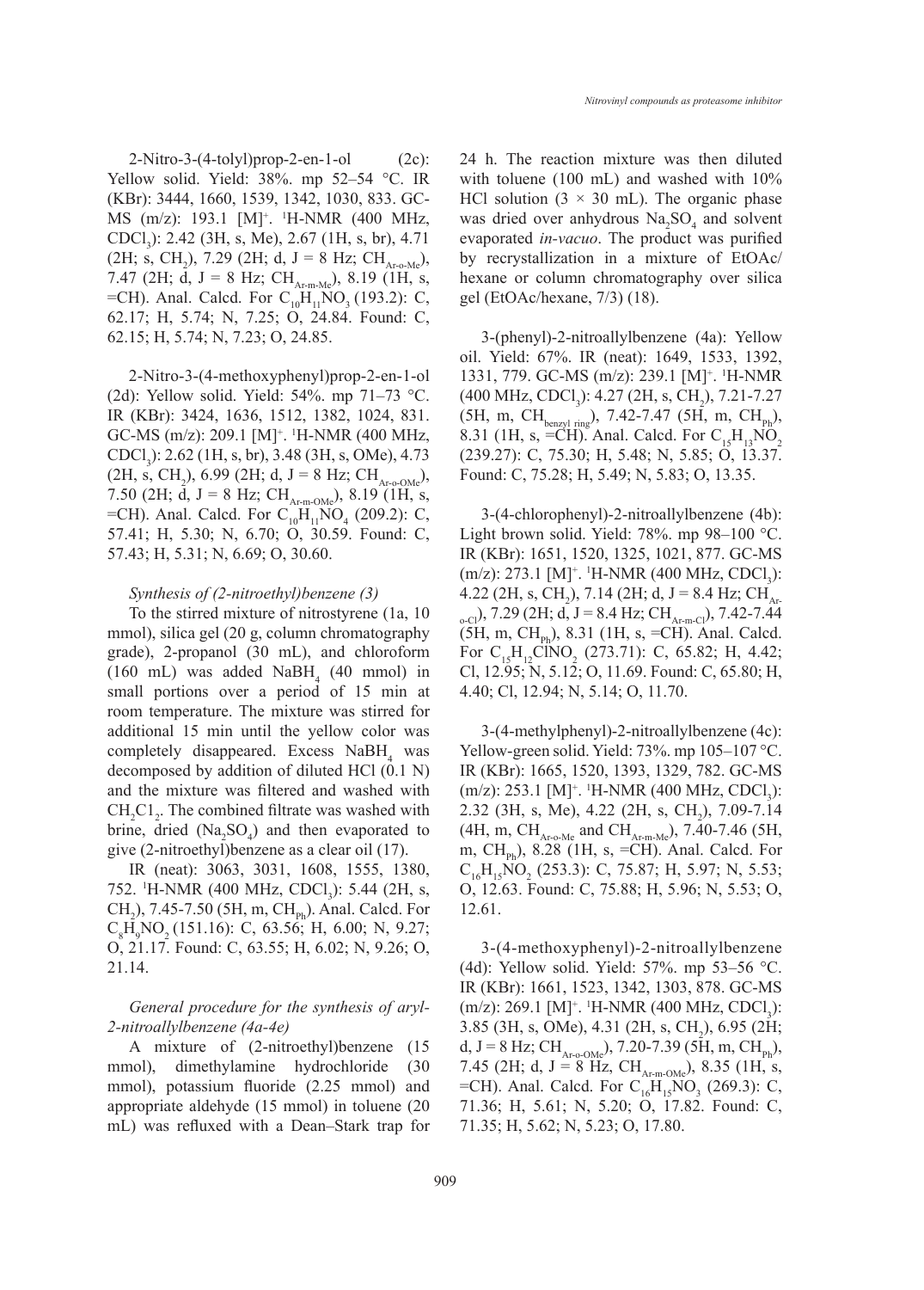N, N-dimethyl-4-(2-nitro-3-phenylprop-1 enyl)benzenamine (4e): Dark red solid. Yield: 76%. mp 110–113 °C. IR (KBr): 1599, 1530, 1386, 1252, 875. GC-MS (m/z): 282.1 [M]<sup>+</sup>.<br><sup>1</sup>H-NMR (400 MHz CDCL): 3.02 (6H<sub>s</sub>)  $H\text{-NMR}$  (400 MHz, CDCl<sub>3</sub>): 3.02 (6H, s,  $N(Me)$ <sub>2</sub>), 4.34 (2H, s, CH<sub>2</sub>), 6.65 (2H; d, J = 9 Hz; CH<sub>Ar-o-N(Me)</sub>), 7.22-7.34 (5H, m, CH<sub>Ph</sub>), 7.40 (2H; d, J = 9 Hz,  $CH_{Ar-m-N(Me)2}$ ), 8.35 (1H, s, =CH). Anal. Calcd. For  $C_{17}H_{18}N_2O_2$  (282.34): C, 72.32; H, 6.43; N, 9.92; O, 11.33. Found: C, 72.30; H, 6.44; N, 9.94; O, 11.32.

#### *Synthesis of 3-methyl-1-nitrobutane (5)*

Isopentyl iodide (50.0 mmol) dissolved in DMF (40 mL) was added dropwise to a stirred solution of DMF (150 mL) and sodium nitrite (100.0 mmol) at 0 °C. The mixture was stirred overnight at room temperature. Water (500 mL) was then added to the mixture and it was extracted with petroleum ether  $(4 \times 70 \text{ mL})$ . The combined organic phase was washed with water  $(2 \times 50 \text{ mL})$  and dried with Na<sub>2</sub>SO<sub>4</sub>. The solvent was evaporated under reduced pressure to give 3-methyl-1-nitrobutane as colorless oil.

IR (neat): 2962, 2870, 1785, 1555, 1473, 1275, 1135. <sup>1</sup>H-NMR (400 MHz, CDCl<sub>3</sub>): 0.89 (6H; d, J = 6.6 Hz; -CH<sub>3-isopropyl</sub>), 1.58-1.66 (1H, m, -CH- $_{\text{isopropy}}$ ), 1.85 (2H; q, J = 7.3 Hz; -CH<sub>β</sub>), 4.34 (2H;  $t$ ,  $J = 7.3$  Hz,  $CH<sub>2</sub>$ ). Anal. Calcd. For  $C_5H_{11}NO_2$  (117.15): C, 51.26; H, 9.46; N, 11.96; O, 27.32. Found: C, 51.27; H, 9.46; N, 11.95; O, 27.30.

# *General procedure for the synthesis of Aryl-4-methyl-2-nitropent-1-ene (6a-b)*

To a stirred solution of 3-methyl-1 nitrobutane (28 mmol) and appropriate aldehyde (28 mmol) in MeOH (20 mL), AcOH (1.08 mL, 18.8 mmol) and  $n-BuNH_2$  (1.86 mL, 18.8 mmol) were added at 0 °C under argon. After being stirred for 36 h at room temperature, the reaction mixture was poured into water and then extracted with EtOAc. The organic layer was washed with water and brine, dried over  $\text{Na}_2\text{SO}_4$ and concentrated. The resultant residue was purified by column chromatography on silica gel (EtOAc/hexane, 1/20) (19).

1-methyl-4-(4-methyl-2-nitropent-1-enyl)

benzene (6a): Colorless oil. Yield: 40%. IR (neat): 1640, 1524, 1384, 1188, 770. GC-MS  $(m/z)$ : 219.1 [M]<sup>+</sup>. <sup>1</sup>H-NMR (400 MHz, CDCl<sub>3</sub>): 0.96 (6H; d, J = 6.8 Hz;  $\text{-}(CH_3)_{\text{2-isopropy}}$ ), 2.1 (1H; n,  $J = 6.8$  Hz;  $-CH_{\text{isopropy}}$ ),  $2.40^{+34}$  (3H, s, Me), 2.83 (2H; d, J = 7.2 Hz; CH<sub>2</sub>), 7.25 (2H; d, J = 8 Hz; CH<sub>Ar-o-Me</sub>), 7.36 (2H; d, J = 8 Hz; CH<sub>Ar-m-Me</sub>), 8.04 (1H, s, =CH). Anal. Calcd. For  $C_{13}H_{17}NO_2$ (219.28): C, 71.21; H, 7.81; N, 6.39; O, 14.59. Found: C, 71.19; H, 7.80; N, 6.39; O, 14.60.

1-methoxy-4-(4-methyl-2-nitropent-1-enyl) benzene (6b): Yellow oil. Yield: 44%. IR (neat): 1599, 1506, 1302, 1025, 832. GC-MS (m/z): 235.1 [M]<sup>+</sup>. <sup>1</sup>H-NMR (400 MHz, CDCl<sub>3</sub>): 0.95 (6H; d, J = 6.8 Hz; -(CH<sub>3</sub>)<sub>2-isopropy</sub>), 2.0 (1H; n, J  $= 6.8$  Hz;  $-CH_{\text{isopropy}}$ ), 2.42 (2H; d, J = 7.2 Hz; CH<sub>2</sub>), 3.86 (3H, s, OMe), 6.97 (2H; d, J = 8 Hz;  $CH_{Ar-o-OMe}$ , 7.42 (2H; d, J = 8 Hz;  $CH_{Ar-m-OMe}$ ), 8.05 (1H, s, =CH). Anal. Calcd. For  $C_{13}H_{17}NO_3$ (235.28): C, 66.36; H, 7.28; N, 5.95; O, 20.40. Found: C, 66.35; H, 7.29; N, 5.96; O, 20.39.

#### *Cell viability assays*

Human breast cancer (MCF-7), and human prostate cancer (PC-3) cells were cultured in their respective media supplemented with 10% fetal bovine serum (FBS). The cells were cultured at  $1 \times 10^4$  cells per well, in a 96-well plate and incubated for 24-48 h to obtain cell attachments. Afterwards, the cells were treated with different concentrations of test compounds for 48 h and then incubated with 20  $\mu$ L of 5 mg/ mL 3-(4,5-dimethylthiazol-2-yl)-2,5-diphenyl tetrazolium bromide (MTT) solution for 4 h. After aspiration of the MTT solution, 100  $\mu$ L of DMSO was added to each well to dissolve formazan crystals. The absorbance of each well was measured at the wavelength of 550 nm using an enzyme-linked immunosorbent assay reader. IC<sub>50</sub> values were calculated from the curves generated by plotting the percentage of the viable cells versus the test concentration on a logarithmic scale using SigmaPlot 10.0 software.

#### *Cell-based proteasome inhibition assay*

The effect of the derivatives on the 20S proteasome activity was determined using the 20S proteasome activity assay kit from Sigma (USA). This assay measures the ChT-L protease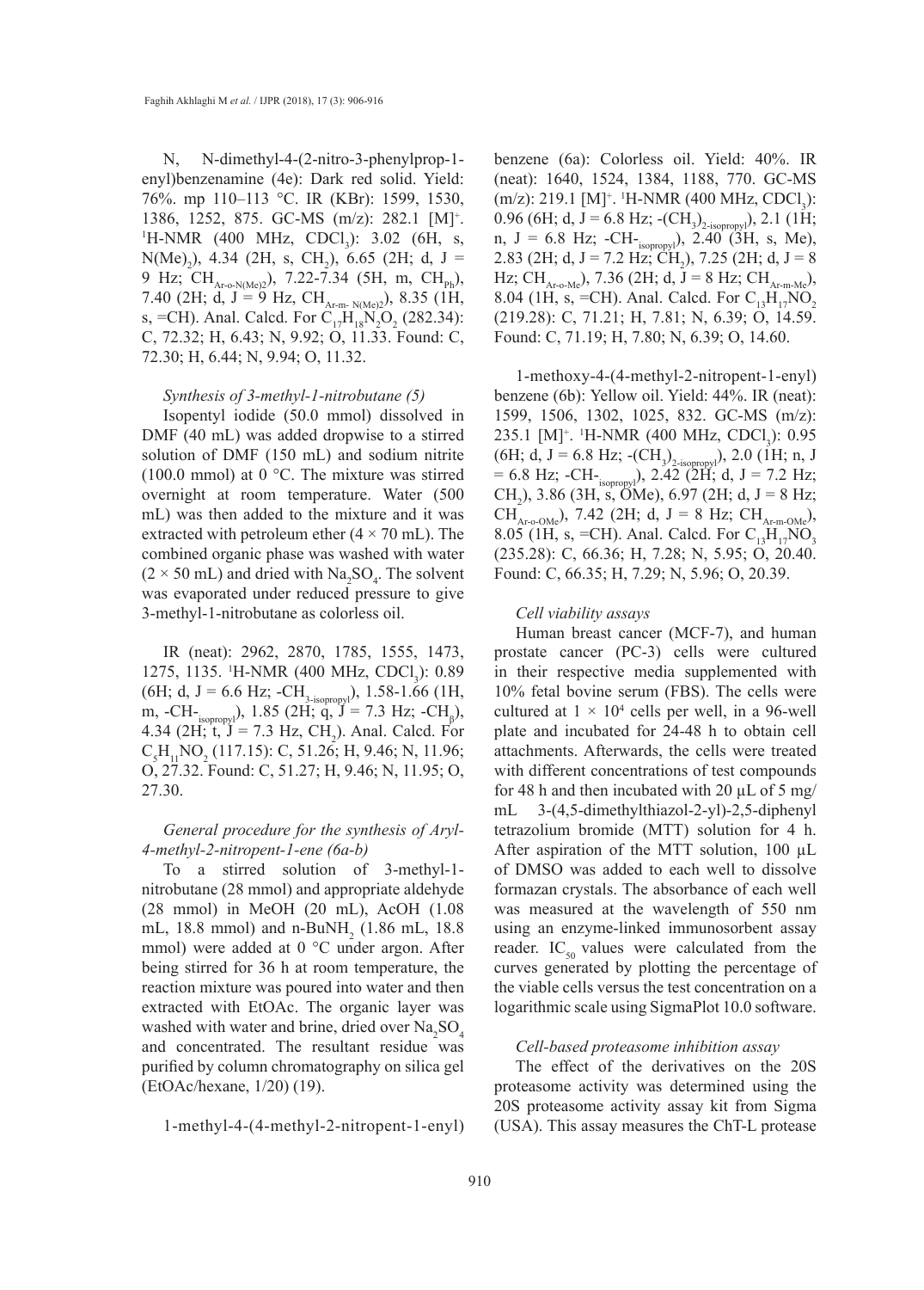

**Scheme 1.** The synthetic pathway for preparation of para-substituted nitrostyrenes (1a-e) and 2-nitro-3-arylprop-2-en-1-ols (2a-d). Reagents and conditions: a) NaOH, temp. <15 °C; b) Imidazole, anthranilic acid, formaldehyde solution, r. t. nitro-3-arylprop-2-en-2-en-1-ols (2a-d). Reagents and conditions: although  $\alpha$  and conditions:  $\alpha$ 

activity in cultured cells and is based on the detection of the fluorophore R110 after cleavage from the labeled substrate  $LLVY-R110$ . MCF- active site (20). 7 and PC-3 cells were pretreated with different reflections of corresponding compounds and **Results and Discussion** proteasome activities were determined according to the manufacturer′s protocol. Proteasome activity generates strongly green fluorescent R110, which was monitored at an excitation wavelength of 480 nm and emission of 590 nm on a microplate fluorescence reader. All data were calculated by subtracting the blank control. The data are presented as percent inhibition at a specific concentration (10  $\mu$ M for MCF-7 and 25  $\mu$ M for PC-3), and IC<sub>50</sub> values obtained from dose–response curves utilizing curve-fitting software package SigmaPlot 10.0 software.

# *Docking studies*

The crystal structure of 20S proteasome (PDB code: 4INR) was obtained from the RCSB Protein Data Bank. The molecular docking study was performed using AutoDock Vina v.1.1.2. Protein was prepared for docking by removing co-crystallized ligand and all water molecules from crystal protein. Polar hydrogens were added and nonpolar hydrogens were merged, finally Kallman unitedatom charge and atom

type parameter were added to 4INR. Grid box n of the fluorophore R110 after cleavage dimensions ( $20 \times 20 \times 20$ ) were set surrounding active site (20).

#### **Results and Discussion**

### *Chemistry*

The routes of synthesis for substituted aryl-2-nitrovinyl derivatives are outlined in Schemes 1–3. The para-substituted nitrostyrenes (1a-e) were prepared by the reaction of nitromethane with the appropriate aldehyde. The obtained substituted nitrostyrenes (1a-d) were then converted to 2-nitro-3-arylprop-2-en-1-ols (2ad) in the presence of imidazole, anthranilic acid, and formaldehyde solution at room temperature according to the synthetic route shown in Scheme 1.

For synthesis of aryl-2-nitroallylbenzenes (4a-e), first (2-nitroethyl) benzene (3) was prepared by reduction of nitrostyrene (1a) in the presence of silica gel and  $N$ a $BH$ <sub>4</sub> in 2-propanol and chloroform. After that, compound 3 was reacted with appropriate aldehyde by adding dimethylamine hydrochloride and potassium fluoride in toluene.

Aryl-4-methyl-2-nitropent-1-ene (6a-b) was synthesized by the reaction of 3-methyl-1-



**Scheme 2.** The synthetic pathway for preparation of aryl-2-nitroallylbenzene (4a-e). Reagents and conditions: a) Silica gel, NaBH<sub>4</sub>, 2-propanol and chloroform; b) Dimethylamine hydrochloride, potassium fluoride, toluene. and conditions: a) Silica gel, NaBH4, 2-propanol and chloroform; b)  $D$  b)  $D$  b)  $D$  b)  $D$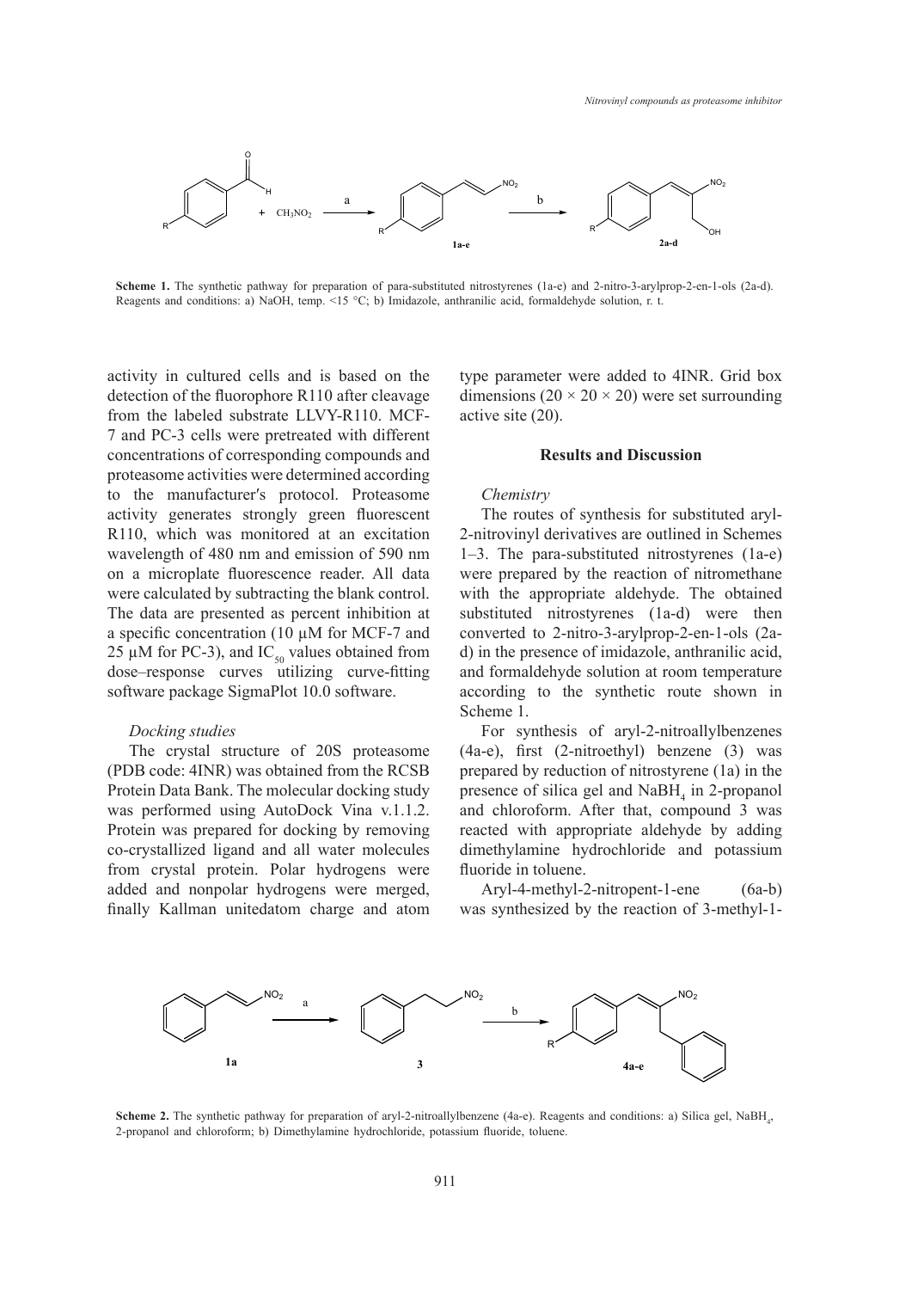

Scheme 3. The synthetic pathway for preparation of Aryl-4-methyl-2-nitropent-1-ene (6a-b). Reagents and conditions: a) Isopentyl iodide, sodium nitrite, DMF,  $0^{\circ}$ C; b) n-BuNH<sub>2</sub>, methanol and acetic acid,  $0^{\circ}$ C, under argon. **3.** The synthetic pathway for preparation of Aryl-4-methyl-2-nitropent-1-ene (6a-b). Reagents and conditions: a) I

nitrobutane (5) with the appropriate aldehyde in methanol, in the presence of  $n-BuNH<sub>2</sub>$  and acetic acid at 0 °C and under argon. 3-methyl-1-nitrobutane (5) was prepared by the reaction of isopentyl iodide with sodium nitrite in DMF at  $0^{\circ}$ C.

### *Biological evaluation*

Proteasome inhibition have been proposed as a promising therapeutic target in medicinal chemistry and various reversible and irreversible proteasome inhibitors have been introduced in the literature (21). Most proteasome inhibitors are small peptides containing an electrophilic functional group at one end of their structures which form covalent bonds with the catalytic  $O^{\gamma}$ threonine in the active site of 20S proteasome (10). Vinyl sulfones (Figure 1) were introduced as a pharmacophore in irreversible proteasome inhibitors by Bogyo *et al.* (12), and it is suggested that the hydroxyl group of the threonine residue in the active site of proteasome reacts with the double bond of vinyl sulfone moiety through a Michael addition mechanism.

Conjugation of vinyl group with sulfone

moiety makes these compounds good Michael acceptors and thus good proteasome inhibitors. In cid at  $0^{\circ}$ C and under argon. 3-methyl- the present study we designed and synthesized a utane (5) was prepared by the reaction group of nitrovinyl compounds  $(\alpha, \beta$ -unsaturated nitro compounds) which are chemically eligible Michael acceptors and they can then be Michael acceptors and they can then be considered as potential proteasome inhibitors. portingular evaluation and the subseted structure activity relationship for  $\Gamma$  reported structure activity relationship for a pharmacophore inhibition have been proposed different classes of proteasome inhibitors such as peptide-aldehydes, vinyl sulfones, peptide boronates (bortezomib) and epoxyketones indicate that the presence of an amino acid residue, such as leucine or phenylalanine, in the vicinity of the pharmacophore group will increase the efficiency of proteasome inhibitors. Therefore, we tried three residues next to the nitrovinyl moiety and investigated their impact on proteasome inhibitory activity. The three residues were isopropyl, benzyl and hydroxymethyl, and they were placed on the alpha carbon with respect to the nitro group to avoid any possible steric hindrance on beta carbon.

> The synthesized derivatives were tested for the antiproliferative and ChT-L proteasome



Figure 1. Chemical structure of NIP-Leu<sub>3</sub>-Vinyl sulfone as a representative of vinyl sulfones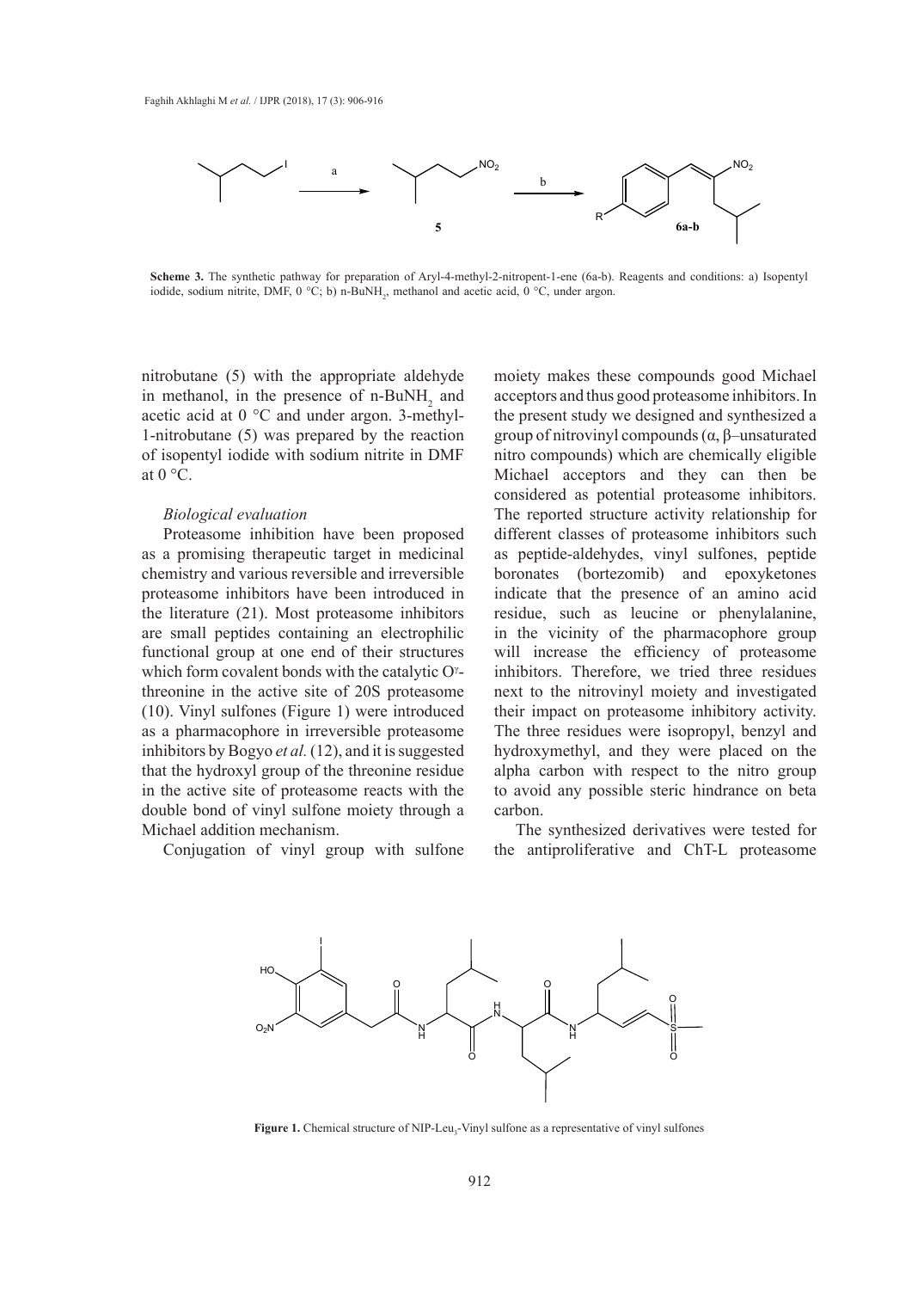Table 1. Cytotoxicity and proteasome ChT-L inhibitory activities of substituted aryl-2-nitrovinyl derivatives on MCF-7 and PC-3 cell lines. lines.

 $NO<sub>2</sub>$ 



<sup>[</sup>a]Values represent the mean ± SD of three independent experiments, each based on four biological replicates. [b]Percent inhibition at 10  $\mu$ M. <sup>[c]</sup> Percent inhibition at 25  $\mu$ M.

inhibitory properties on two cancer cell lines including MCF-7 and PC-3 cells. A list of the designed compounds and their biological activity are summarized in Table 1. In order to investigate the nature of the interaction of these small molecules with the receptor, various functional groups with different lipophilicity, size and electronic properties were substituted at the  $R_1$  (Cl, CH<sub>3</sub>, OCH<sub>3</sub>, and N (CH<sub>3</sub>)<sub>2</sub>) and  $R_2$ (isopropyl, benzyl, or  $CH_2OH$ ) positions.

As shown in Table 1, most of the substituted

aryl-2-nitrovinyl derivatives, with the exception of compounds 1e and 4e showed promising inhibitory activities toward ChT-L in both cell lines, inhibiting >40% of the proteasome activity at 10 and 25 µM concentrations for MCF-7 and PC-3, respectively. The 2-nitro-3-(4 methoxyphenyl)prop-2-en-1-ol (compound 2d) was the most potent proteasome inhibitor with IC<sub>50</sub> values of 0.71 and 17.79  $\mu$ M against MCF-7 and PC-3, respectively. These α,β–unsaturated nitro compounds also exhibited satisfactory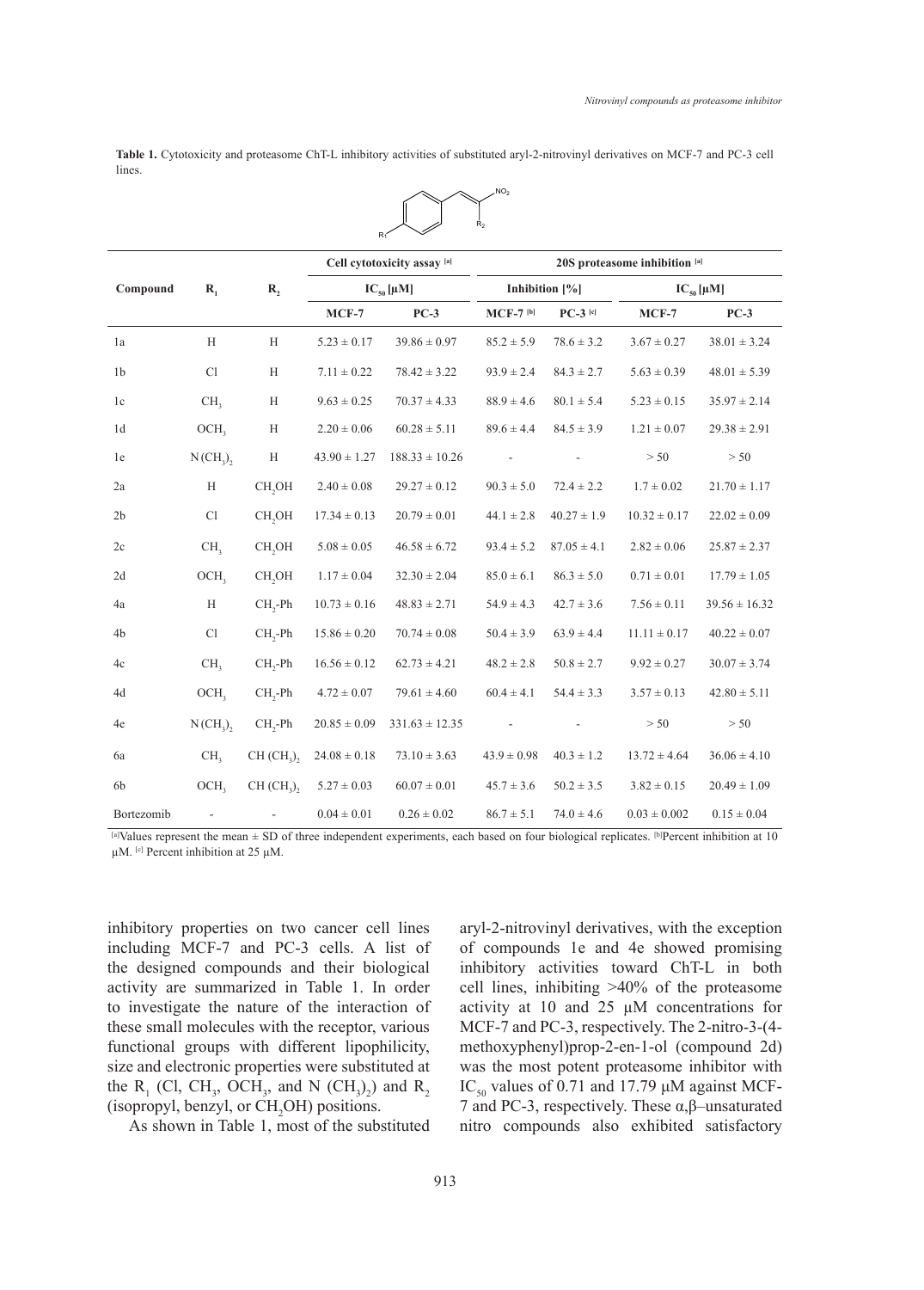





**Figure 3.** Binding of compound 4d in the active site of β5-subunit of 20S proteasome. **Figure 3.** Binding of compound 4d in the active site of β5-subunit of 20S proteasome.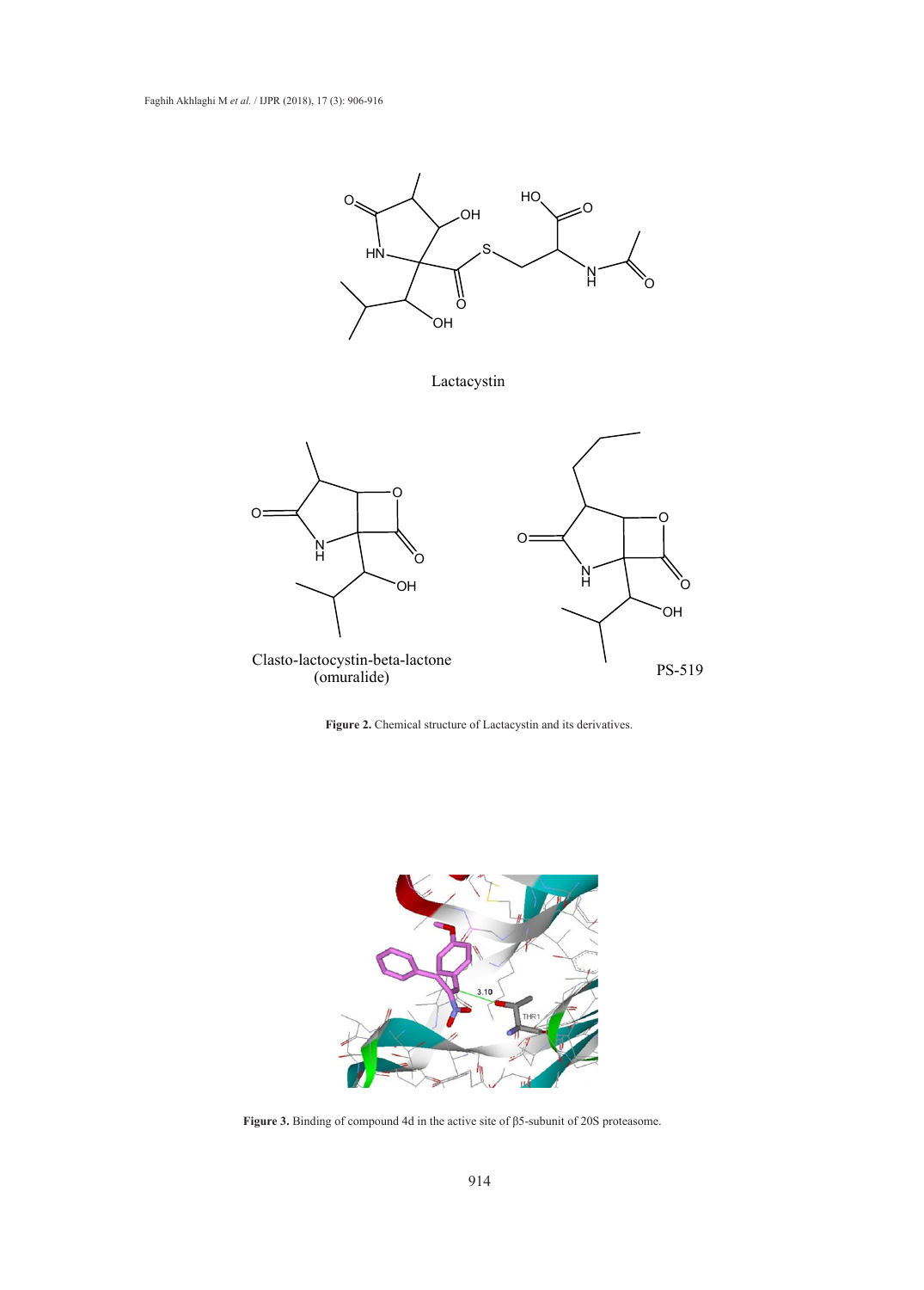cytotoxic effects against both MCF-7 (IC<sub>50</sub> < 25) and PC-3 ( $IC_{50}$  < 80) cancer cell lines.

Among the  $R_2$  substituted derivatives, compounds with a  $CH<sub>2</sub>OH$  group on the α-carbon position of the nitro group (2a, 2c, 2d), generally showed the highest ChT-L inhibitory effects. These compounds exhibited lower antiproliferative and proteasome inhibitory  $IC_{50}$ values on both cell lines. Introducing benzyl ring and isopropyl group at the  $R_2$  position resulted in lower activities (*i.e.* 4c and 6a versus 2c) and the following order was seen for proteasome inhibitory potencies in the  $R_2$  position:  $CH_2OH$  $> H > CH_2$ -Ph  $> CH (CH_3)_2$ ; suggesting that parameters such as steric and electronic properties of the side chain on α-carbon position of the α,βunsaturated nitro group may affect the activity of the compounds. Despite the fact that the best amino acid residue next to the pharmacophore group in boronates and vinyl sulfones seem to be isobutyl group, the presence of a hydroxymethyl group in the vicinity of pharmacophore moiety is also observed in the structures of Lactacystin (Figure 2) and its derivatives which are natural products with proteasome inhibitory activity.

Maintaining the  $R_2$  position constant, various para-substituted (2-nitrovinyl)benzene derivatives were synthesized and evaluated for ChT-L inhibitory properties. The presence of OMe group at  $R_1$  position (1d, 2d, 4d, and 6b) significantly improved the antiproliferative and ChT-L proteasome inhibitory activities in each series. The replacement of OMe with other substituents including Me, Cl, and N  $(CH_3)_2$ reduced proteasome inhibitory effects whereas no inhibitory effects (IC<sub>50</sub> > 50 μM) were observed for 1e and 4e in both cell lines, bearing N  $(CH_3)_2$  group at R<sub>1</sub> position. These results propose that the electronic properties of the substituent and steric hindrance at  $R_1$  position may have marked effects on ChT-L proteasome inhibitory properties.

# *Docking studies*

Molecular docking studies were conducted to understand the interactions between the efficient derivatives and the active site of β5-subunit of the proteasome (Thr1). According to the results of docking studies (Figure 3), the distance between β-position of Michael acceptor and OH group of Thr1 in the active site of enzyme is about 3.1 Å that can suggest the possibility of covalent interactions. The Gibbs free energy binding  $( \Delta G)$ , obtained from the result of molecular docking, showed that the more active derivatives have a satisfactory affinity to β5 subunit of proteasome with free binding energy of –6 kcal/mol.

#### **Conclusion**

In the present study a series substituted aryl-2-nitrovinyl derivatives have been synthesized and their inhibitory activities were assessed against β5-subunit of the 20S proteasome in two cell lines. The tested derivatives inhibited proteasome activity and cell proliferation with good  $IC_{50}$  values on both cell lines. Among the tested compounds, compound 2d proved to be the most potent proteasome inhibitor with  $IC_{50}$ value of 0.71 and 17.79 μM against MCF-7 and PC-3, respectively.

### **Acknowledgement**

This work was financially supported by Iran National Science Foundation (INSF).

### **References**

- Frankland-Searby S and Bhaumik SR. The 26S (1) proteasome complex: An attractive target for cancer therapy. *Biochim. Biophys. Acta* (2012) 1825: 64-76.
- (2) Kisselev AF, van der Linden WA and Overkleeft HS. Proteasome inhibitors: An expanding army attacking a unique target. *Chem. Biol.* (2012) 19: 99-115.
- Delcros JG, Floc′h MB, Prigent C and Arlot-(3) Bonnemains Y. Proteasome inhibitors as therapeutic agents: Current and future strategies. *Curr. Med. Chem*. (2003) 10: 479-503.
- (4) Gallastegui N and Groll M. The 26S proteasome: Assembly and function of a destructive machine. *Trends Biochem. Sci.* (2010) 35: 634-42.
- (5) Groll M and Huber R. Inhibitors of the eukaryotic 20S proteasome core particle: A structural approach. *Biochim. Biophys. Acta* (2004) 1695: 33-44.
- (6) Kisselev AF and Goldberg AL. Proteasome inhibitors: From research tools to drug candidates. *Chem. Biol.* (2001) 8: 739-58.
- Genin E, Reboud-Ravaux M and Vidal J. Proteasome (7)inhibitors: Recent advances and new perspectives in medicinal chemistry. *Curr. Top. Med. Chem*. (2010) 10: 232-56.